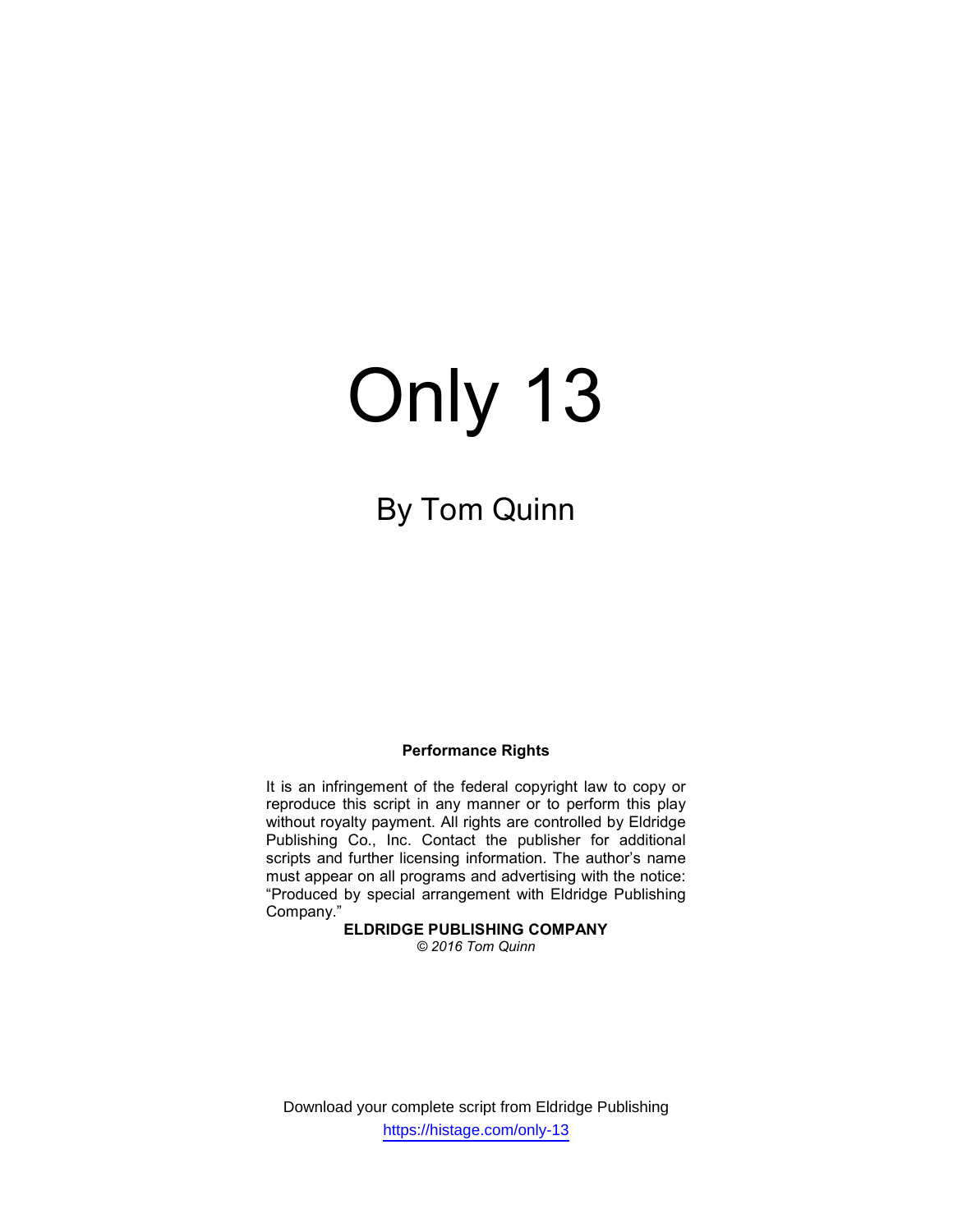Only 13  $-2 -$ 

#### DEDICATION

To Sammi and to every 13-year-old that thinks they are alone

#### STORY OF THE PLAY

Phoebe finds herself struggling through her first day of middle school. She is labeled by her dad, her teacher, and other students in the school. She finds herself accepting all the labels put on her, including IMPOSSIBLE, CHILD, SCARED, ALONE, SHAME, PANIC, FAT, I DON'T MATTER, TOO SMART, DISAPPOINTED, WORTHLESS, UGLY, and SLUT. In a moment of crisis, she picks up a bottle of pills, only to be interrupted by Clarice, a friend or ghost who helps Phoebe discover the unexpected value of her life. Highlighting the impact of cyberbullying, this play illustrates how real-life situations can impact middle school students, and how small changes can make big differences.

#### PREMIERE PERFORMANCE

Walnut Street Theatre, Philadelphia, PA March 1, 2012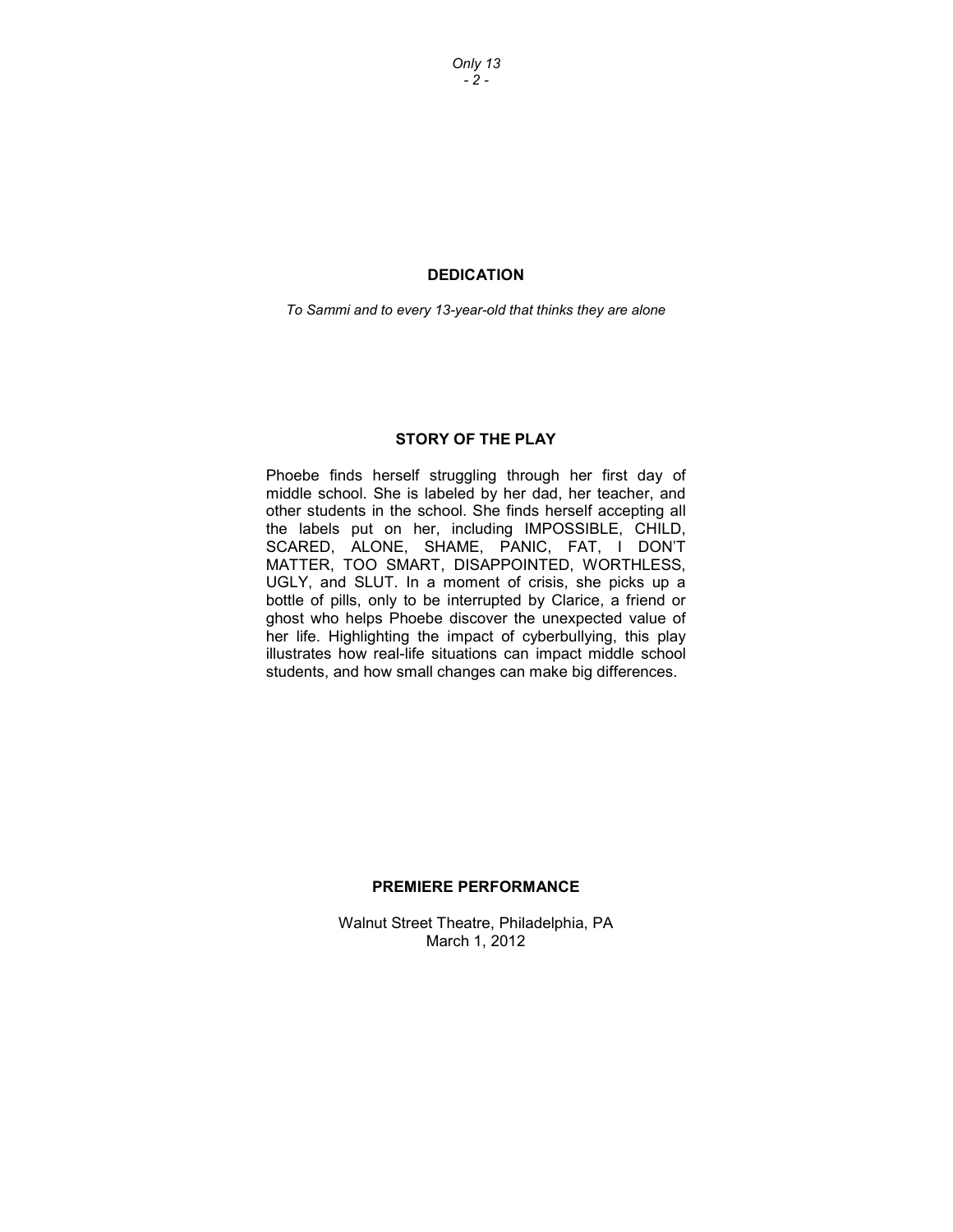Only 13 - 3 -

### CAST OF CHARACTERS

(4-11 flexible)

PHOEBE: Stressed 13-year-old student.

DAD: Phoebe's father.

JASON: A cool kid, friend to Amber.

AMBER: A cool kid, girlfriend to Ben, friend to Jason.

CHRISTOPHER: Timid, musical student. Sings plays guitar.

BEN: Football player, kind. Boyfriend to Amber.

MR.CLEARY: Caring science teacher.

CLARICE: A ghost and friend who helps Phoebe.

NERD: A 1950s nerd.

BULLY: A 1950s bully.

PARENT: A 1950s parent.

Doubling for 4 actors: Actor 1: Phoebe Actor 2: Amber, Clarice, Parent Actor 3: Dad, Christopher, Ben, Nerd Actor 4: Jason, Mr. Cleary, Bully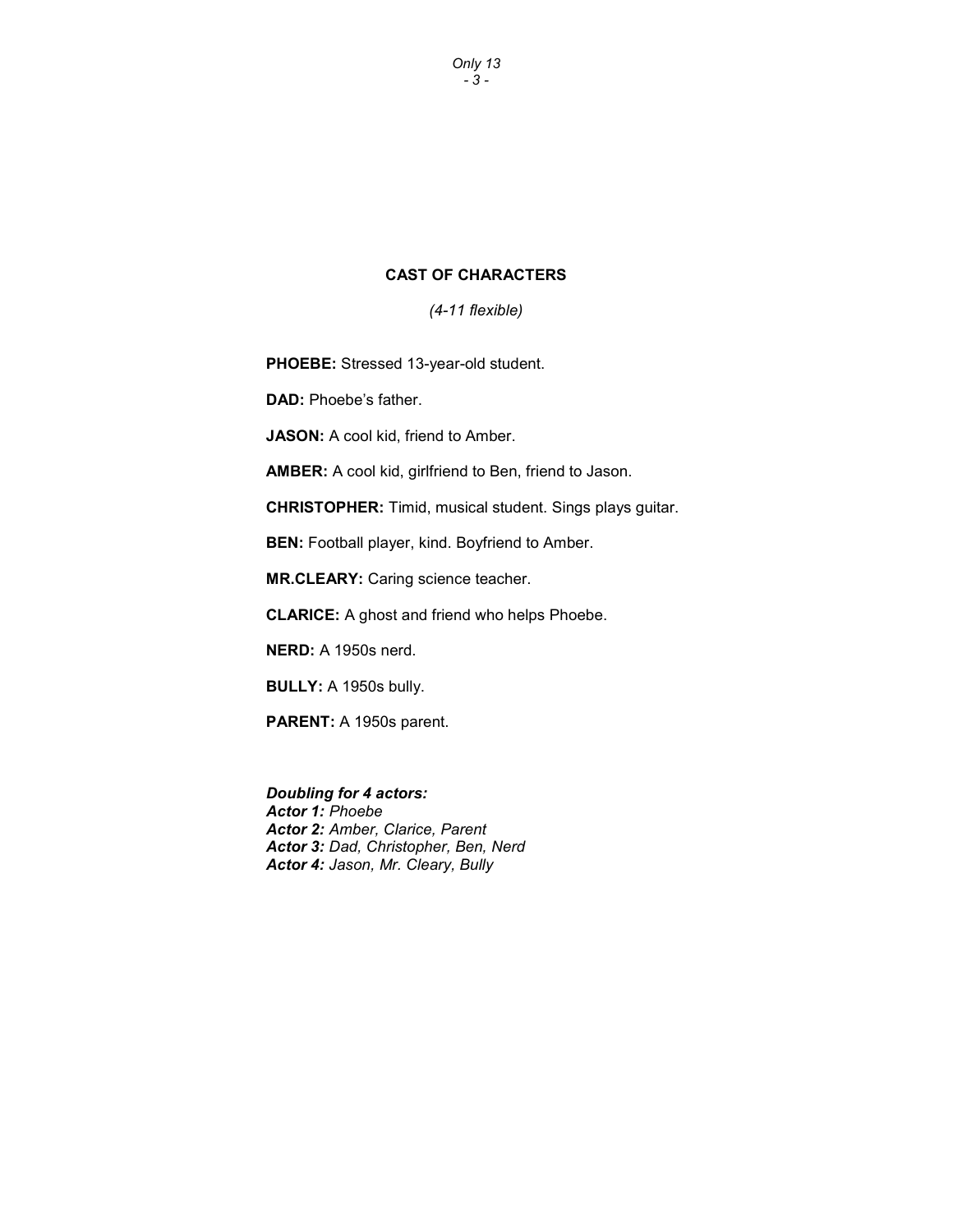Only 13  $-4 -$ 

# **SET**

The set is suggested with a few props. An outline of Phoebe is in the background during all scenes. On this outline, the word labels Phoebe collects are placed or projected until she removes them near the end of the play. Locations include Phoebe's bedroom that has a shelf with a stuffed animal, a beauty magazine, and a nearby medicine cabinet, a middle school hallway, a 1950's playground, and Phoebe's living room.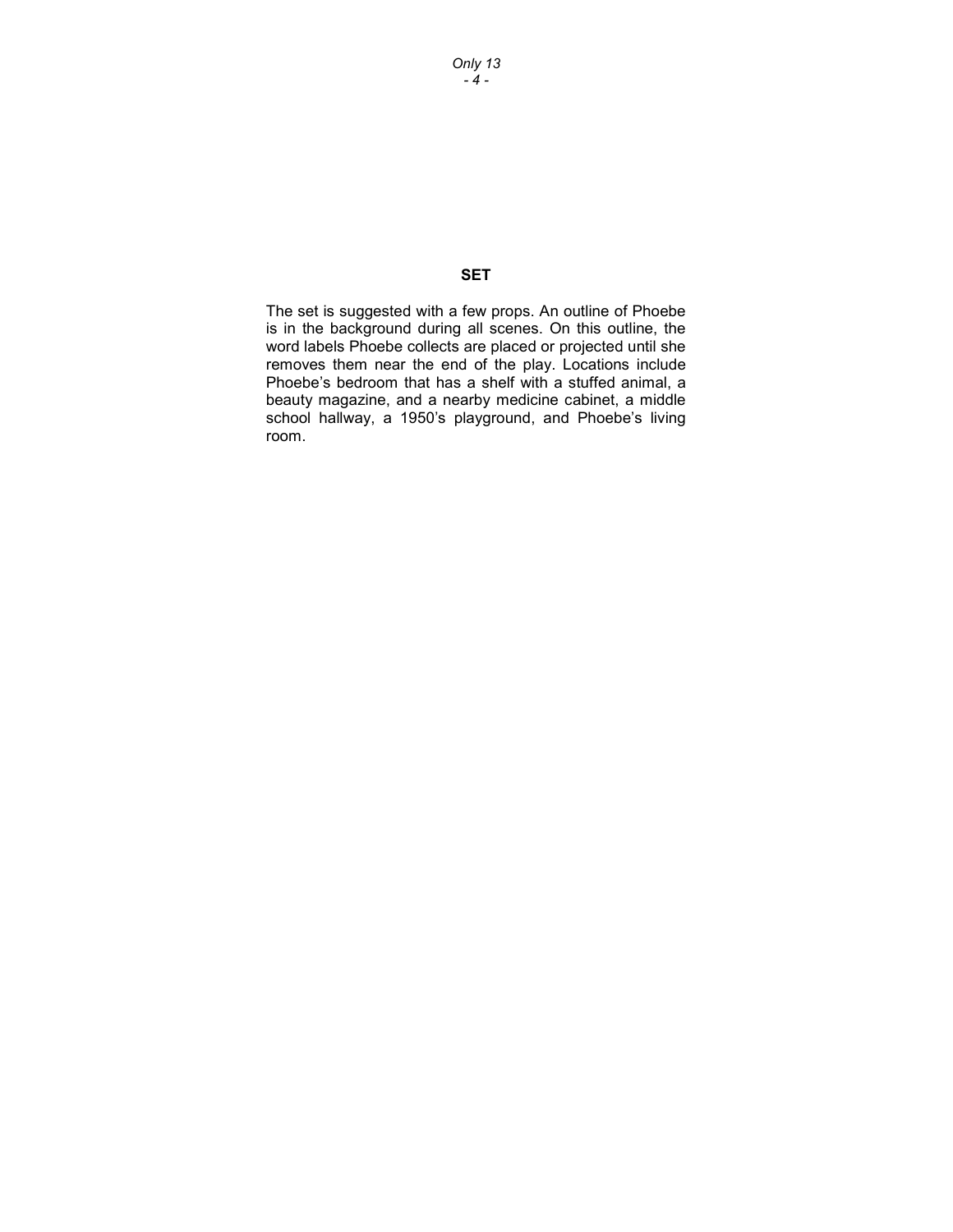Only 13 - 5 -

# ONLY 13

(AT RISE: Phoebe's home, a morning before school. There is an outline of Phoebe against the backdrop.)

PHOEBE: (OS.) No! No! No!

(PHOEBE enters. She is dressed in all-black clothing that is too large for her.)

PHOEBE: No way! I am not going to wear that sweater.

(DAD enters. He wears a tie and an exasperated expression on his face. He is holding a brightly colored sweater.)

DAD: Don't tell me the next thing you are going to say is no? You are being impossible!

(DAD puts the first of what will be many labels on the outline of Phoebe against the backdrop. The first label reads "IMPOSSIBLE.")

PHOEBE: Yes! I am saying no to that stupid sweater! DAD: What's wrong with the sweater? PHOEBE: It's stupid!

DAD: How can a sweater be stupid? It's just an article of clothing.

PHOEBE: Okay, how about lame? How about it's an epic fail?

DAD: How about the fact that it is cold outside and you might get cold?

PHOEBE: I will not get cold!

DAD: How do you know?

PHOEBE: Because I know stuff. I am not a child anymore. DAD: I didn't say you were a child.

(While talking, PHOEBE puts another label on her image. This one says "CHILD.")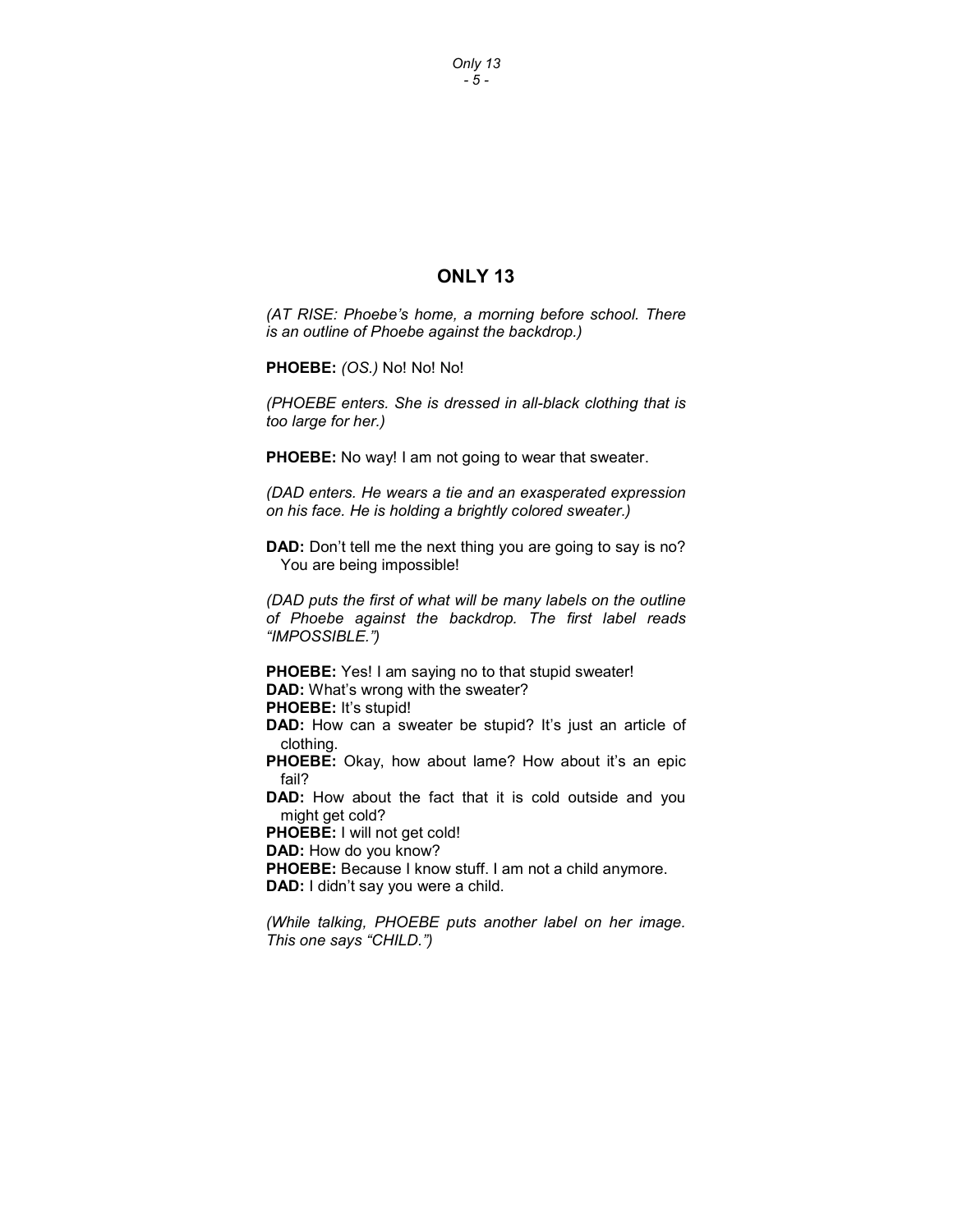Only 13 - 6 -

DAD: I was just thinking you might be cold.

PHOEBE: That is not what you are thinking!

DAD: Now you can read my mind?

**PHOEBE:** You want me to wear that stupid, lame sweater so I won't be wearing nothing but black clothes!

DAD: Would you look at that? This does have some color in it! Would that be so bad?

PHOEBE: Stupid and lame!

- DAD: Okay. I give up. You don't have to wear it. It's the first day of school and you do not want to be late. Just get your backpack so I can take you to school.
- **PHOEBE:** I told you when the summer started that I wasn't going back there.

(PHOEBE puts another label on her image. This one says "SCARED.")

DAD: I know how you feel and I get it. I was 13 once too, and I know how horrible middle school can be. But not going to school anymore is not an option.

PHOEBE: I hate it there.

DAD: So you have told me. I hear you, but you need to go. PHOEBE: I miss Mom.

(PHOEBE puts up another label. This one says "ALONE.")

DAD: I know you do. PHOEBE: Where is she? DAD: I don't know. PHOEBE: Why did she leave? DAD: I don't know. PHOEBE: Was it me? DAD: No. PHOEBE: Because I have been thinking maybe it was me.

(PHOEBE puts up another label. This one says "SHAME.")

DAD: Don't say that and don't even think that.